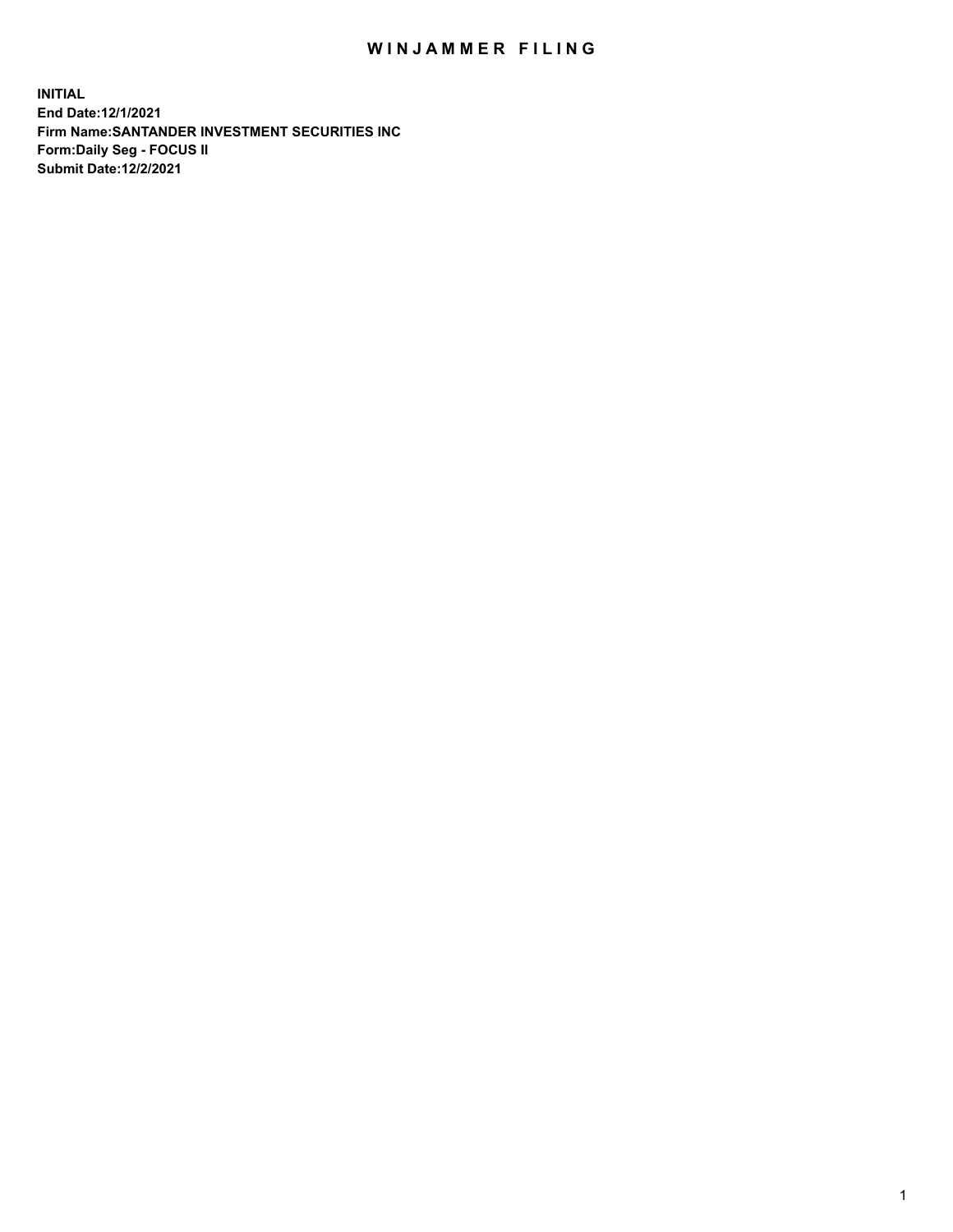**INITIAL End Date:12/1/2021 Firm Name:SANTANDER INVESTMENT SECURITIES INC Form:Daily Seg - FOCUS II Submit Date:12/2/2021 Daily Segregation - Cover Page**

| 0.91                                                                              |                                                      |
|-----------------------------------------------------------------------------------|------------------------------------------------------|
| Name of Company                                                                   | <b>SANTANDER INVESTMENT</b><br><b>SECURITIES INC</b> |
| <b>Contact Name</b>                                                               | <b>Richard Ro</b>                                    |
| <b>Contact Phone Number</b>                                                       | (212) 350-3662                                       |
| <b>Contact Email Address</b>                                                      | richard.ro@santander.us                              |
| FCM's Customer Segregated Funds Residual Interest Target (choose one):            |                                                      |
| a. Minimum dollar amount: ; or                                                    | 70,000,000                                           |
| b. Minimum percentage of customer segregated funds required:%; or                 | <u>0</u>                                             |
| c. Dollar amount range between: and; or                                           | 0 <sub>0</sub>                                       |
| d. Percentage range of customer segregated funds required between: % and %.       | 0 <sub>0</sub>                                       |
| FCM's Customer Secured Amount Funds Residual Interest Target (choose one):        |                                                      |
| a. Minimum dollar amount: ; or                                                    | $\overline{\mathbf{0}}$                              |
| b. Minimum percentage of customer secured funds required:%; or                    | $\overline{\mathbf{0}}$                              |
| c. Dollar amount range between: and; or                                           | 0 <sub>0</sub>                                       |
| d. Percentage range of customer secured funds required between: % and %.          | 0 <sub>0</sub>                                       |
| FCM's Cleared Swaps Customer Collateral Residual Interest Target (choose one):    |                                                      |
| a. Minimum dollar amount: ; or                                                    | $\overline{\mathbf{0}}$                              |
| b. Minimum percentage of cleared swaps customer collateral required:%; or         | $\overline{\mathbf{0}}$                              |
| c. Dollar amount range between: and; or                                           | 00                                                   |
| d. Percentage range of cleared swaps customer collateral required between:% and%. | 00                                                   |

Attach supporting documents CH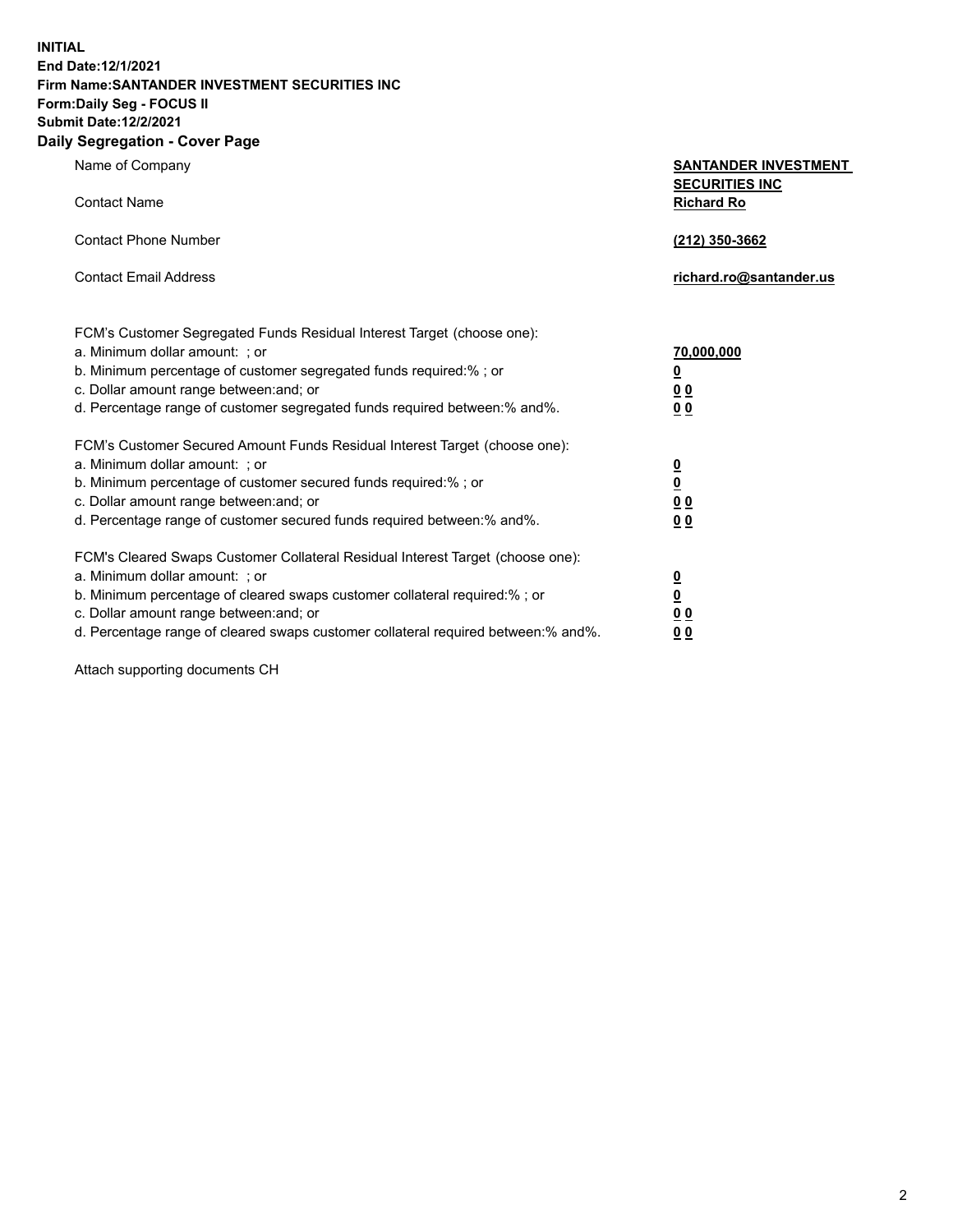**INITIAL End Date:12/1/2021 Firm Name:SANTANDER INVESTMENT SECURITIES INC Form:Daily Seg - FOCUS II Submit Date:12/2/2021 Daily Segregation - Secured Amounts**

|     | Foreign Futures and Foreign Options Secured Amounts                                         |                   |
|-----|---------------------------------------------------------------------------------------------|-------------------|
|     | Amount required to be set aside pursuant to law, rule or regulation of a foreign            | $0$ [7305]        |
|     | government or a rule of a self-regulatory organization authorized thereunder                |                   |
| 1.  | Net ledger balance - Foreign Futures and Foreign Option Trading - All Customers             |                   |
|     | A. Cash                                                                                     | $0$ [7315]        |
|     | B. Securities (at market)                                                                   | $0$ [7317]        |
| 2.  | Net unrealized profit (loss) in open futures contracts traded on a foreign board of trade   | $0$ [7325]        |
| 3.  | Exchange traded options                                                                     |                   |
|     | a. Market value of open option contracts purchased on a foreign board of trade              | $0$ [7335]        |
|     | b. Market value of open contracts granted (sold) on a foreign board of trade                | $0$ [7337]        |
| 4.  | Net equity (deficit) (add lines 1. 2. and 3.)                                               | $0$ [7345]        |
| 5.  | Account liquidating to a deficit and account with a debit balances - gross amount           | $0$ [7351]        |
|     | Less: amount offset by customer owned securities                                            | 0 [7352] 0 [7354] |
| 6.  | Amount required to be set aside as the secured amount - Net Liquidating Equity              | $0$ [7355]        |
|     | Method (add lines 4 and 5)                                                                  |                   |
| 7.  | Greater of amount required to be set aside pursuant to foreign jurisdiction (above) or line | $0$ [7360]        |
|     | 6.                                                                                          |                   |
|     | FUNDS DEPOSITED IN SEPARATE REGULATION 30.7 ACCOUNTS                                        |                   |
| 1.  | Cash in banks                                                                               |                   |
|     | A. Banks located in the United States                                                       | $0$ [7500]        |
|     | B. Other banks qualified under Regulation 30.7                                              | 0 [7520] 0 [7530] |
| 2.  | Securities                                                                                  |                   |
|     | A. In safekeeping with banks located in the United States                                   | $0$ [7540]        |
|     | B. In safekeeping with other banks qualified under Regulation 30.7                          | 0 [7560] 0 [7570] |
| 3.  | Equities with registered futures commission merchants                                       |                   |
|     | A. Cash                                                                                     | $0$ [7580]        |
|     | <b>B.</b> Securities                                                                        | $0$ [7590]        |
|     | C. Unrealized gain (loss) on open futures contracts                                         | $0$ [7600]        |
|     | D. Value of long option contracts                                                           | $0$ [7610]        |
|     | E. Value of short option contracts                                                          | 0 [7615] 0 [7620] |
| 4.  | Amounts held by clearing organizations of foreign boards of trade                           |                   |
|     | A. Cash                                                                                     | $0$ [7640]        |
|     | <b>B.</b> Securities                                                                        | $0$ [7650]        |
|     | C. Amount due to (from) clearing organization - daily variation                             | $0$ [7660]        |
|     | D. Value of long option contracts                                                           | $0$ [7670]        |
|     | E. Value of short option contracts                                                          | 0 [7675] 0 [7680] |
| 5.  | Amounts held by members of foreign boards of trade                                          |                   |
|     | A. Cash                                                                                     | 0 [7700]          |
|     | <b>B.</b> Securities                                                                        | $0$ [7710]        |
|     | C. Unrealized gain (loss) on open futures contracts                                         | $0$ [7720]        |
|     | D. Value of long option contracts                                                           | $0$ [7730]        |
|     | E. Value of short option contracts                                                          | 0 [7735] 0 [7740] |
| 6.  | Amounts with other depositories designated by a foreign board of trade                      | $0$ [7760]        |
| 7.  | Segregated funds on hand                                                                    | $0$ [7765]        |
| 8.  | Total funds in separate section 30.7 accounts                                               | $0$ [7770]        |
| 9.  | Excess (deficiency) Set Aside for Secured Amount (subtract line 7 Secured Statement         | 0 [7380]          |
|     | Page 1 from Line 8)                                                                         |                   |
| 10. | Management Target Amount for Excess funds in separate section 30.7 accounts                 | $0$ [7780]        |
| 11. | Excess (deficiency) funds in separate 30.7 accounts over (under) Management Target          | $0$ [7785]        |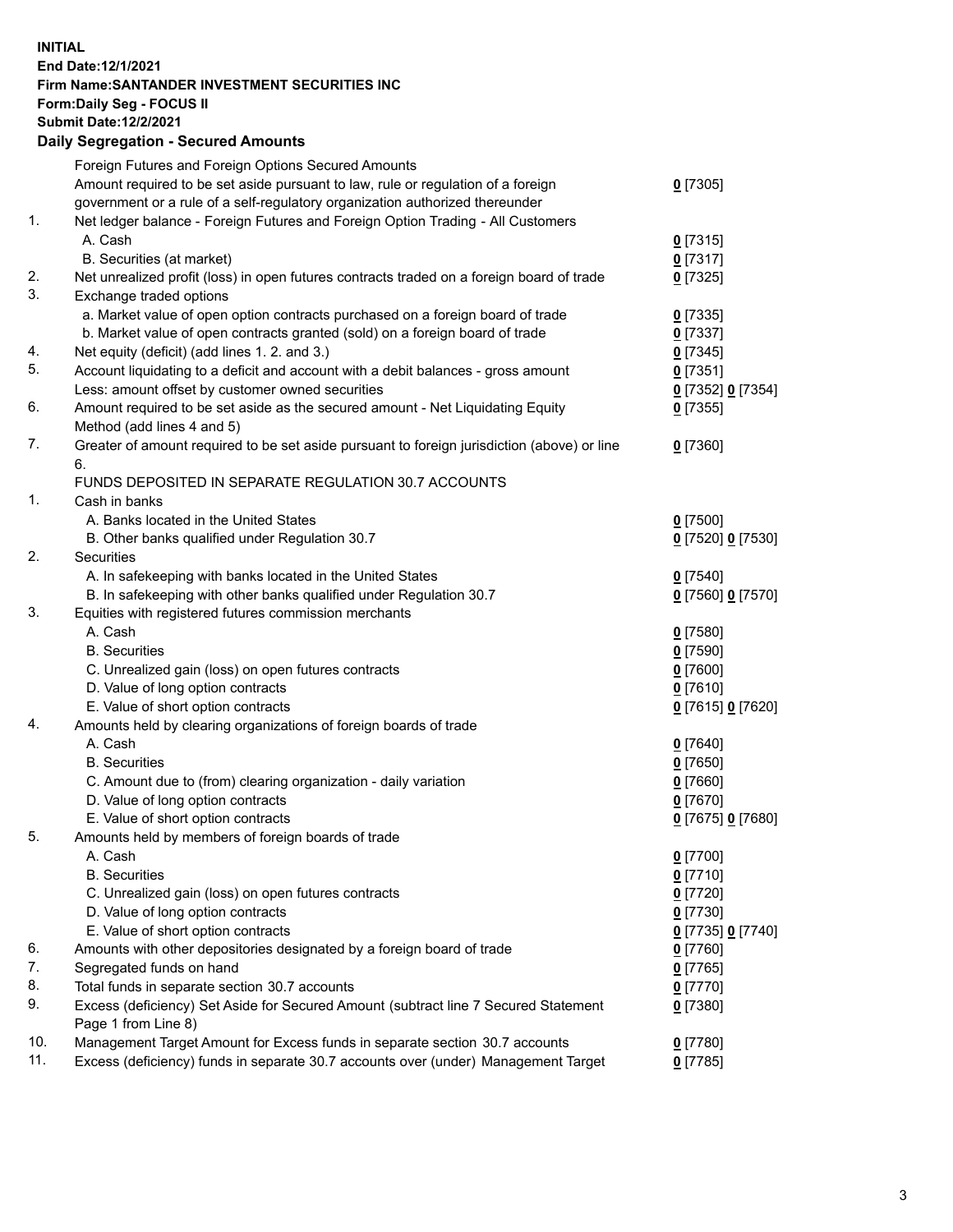| <b>INITIAL</b> |                                                                                     |                       |
|----------------|-------------------------------------------------------------------------------------|-----------------------|
|                | End Date: 12/1/2021                                                                 |                       |
|                | <b>Firm Name: SANTANDER INVESTMENT SECURITIES INC</b>                               |                       |
|                | <b>Form:Daily Seg - FOCUS II</b>                                                    |                       |
|                | <b>Submit Date:12/2/2021</b>                                                        |                       |
|                | Daily Segregation - Segregation Statement                                           |                       |
|                | SEGREGATION REQUIREMENTS(Section 4d(2) of the CEAct)                                |                       |
| 1.             | Net ledger balance                                                                  |                       |
|                | A. Cash                                                                             | 2,496,224,502 [7010]  |
|                | B. Securities (at market)                                                           | $0$ [7020]            |
| 2.             | Net unrealized profit (loss) in open futures contracts traded on a contract market  | -674,102,452 [7030]   |
| 3.             | Exchange traded options                                                             |                       |
|                | A. Add market value of open option contracts purchased on a contract market         | 70,981,943 [7032]     |
|                | B. Deduct market value of open option contracts granted (sold) on a contract market | -43,366,070 [7033]    |
| 4.             | Net equity (deficit) (add lines 1, 2 and 3)                                         | 1,849,737,923 [7040]  |
| 5.             | Accounts liquidating to a deficit and accounts with                                 |                       |
|                | debit balances - gross amount                                                       | $0$ [7045]            |
|                | Less: amount offset by customer securities                                          | $0$ [7047] $0$ [7050] |
| 6.             | Amount required to be segregated (add lines 4 and 5)                                | 1,849,737,923 [7060]  |
|                | FUNDS IN SEGREGATED ACCOUNTS                                                        |                       |
| 7.             | Deposited in segregated funds bank accounts                                         |                       |
|                | A. Cash                                                                             | 266,678,619 [7070]    |
|                | B. Securities representing investments of customers' funds (at market)              | $0$ [7080]            |
|                | C. Securities held for particular customers or option customers in lieu of cash (at | $0$ [7090]            |
|                | market)                                                                             |                       |
| 8.             | Margins on deposit with derivatives clearing organizations of contract markets      |                       |
|                | A. Cash                                                                             | 1,897,129,519 [7100]  |
|                | B. Securities representing investments of customers' funds (at market)              | $0$ [7110]            |
|                | C. Securities held for particular customers or option customers in lieu of cash (at | $0$ [7120]            |
|                | market)                                                                             |                       |
| 9.             | Net settlement from (to) derivatives clearing organizations of contract markets     | -269,865,384 [7130]   |
| 10.            | Exchange traded options                                                             |                       |
|                | A. Value of open long option contracts                                              | 70,981,943 [7132]     |
|                | B. Value of open short option contracts                                             | -43,366,070 [7133]    |
| 11.            | Net equities with other FCMs                                                        |                       |
|                | A. Net liquidating equity                                                           | $0$ [7140]            |
|                | B. Securities representing investments of customers' funds (at market)              | $0$ [7160]            |
|                | C. Securities held for particular customers or option customers in lieu of cash (at | $0$ [7170]            |
|                | market)                                                                             |                       |
| 12.            | Segregated funds on hand                                                            | $0$ [7150]            |
| 13.            | Total amount in segregation (add lines 7 through 12)                                | 1,921,558,627 [7180]  |
| 14.            | Excess (deficiency) funds in segregation (subtract line 6 from line 13)             | 71,820,704 [7190]     |
| 15.            | Management Target Amount for Excess funds in segregation                            | 70,000,000 [7194]     |
| 16.            | Excess (deficiency) funds in segregation over (under) Management Target Amount      | 1,820,704 [7198]      |
|                | <b>Excess</b>                                                                       |                       |